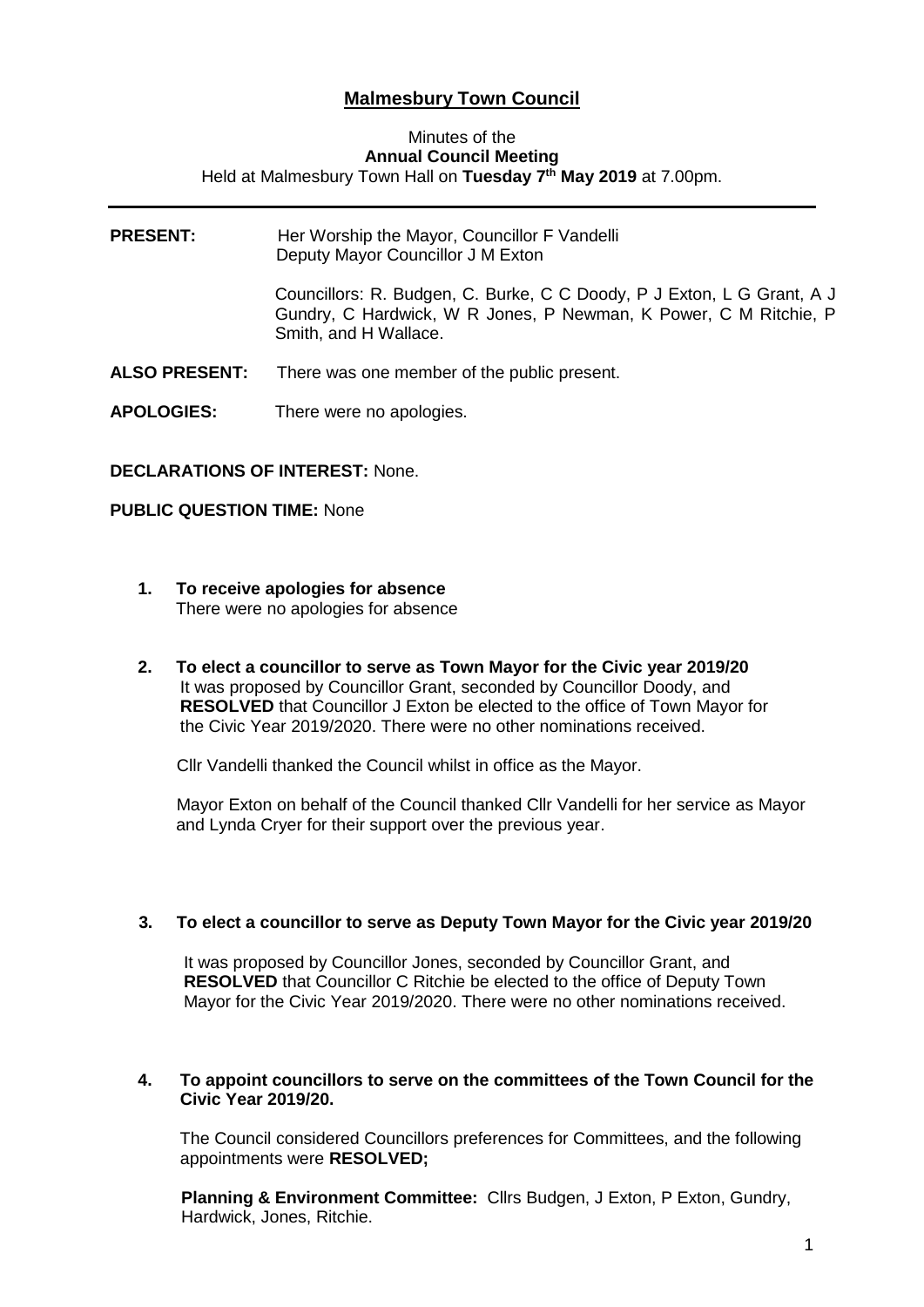**Town Hall & Facilities Committee:** Cllrs Burke, Doody, J Exton, Grant, Jones, Newman, Vandelli, Wallace.

 **Community & Town Promotion:** Cllrs Burke, Doody, P Exton, Grant, Hardwick, Power, Vandelli, and Wallace.

 **Burial Committee:** Cllrs P Exton, Jones, Newman, Ritchie, Vandelli.

#### . **5. To adjourn the meeting whilst committees meet for the selection of Chairs and Vice Chairs.**

 Her Worship the Mayor adjourned Council in order for meetings of the Planning & Environment, Town Hall & Facilities, Community & Town Promotion and Burial Committees, to take place. Following the election of Chairs and Vice Chairs to those committees Council was reconvened.

 **RESOLVED that the following Councillors are appointed as the following Chairs and Vice Chairs of the Committees;**

**Planning & Environment Committee:** Chair: Cllr Budgen, Vice- Chair: Cllr P Exton.

 **Town Hall & Facilities Committee:** Chair: Cllr Newman, Vice- Chair: Cllr Wallace.

 **Community & Town Promotion:** Chair: Cllr Vandelli, Vice- Chair: Cllr Power.

 **Burial:** Chair Ritchie, Vice- chair Vandelli

#### **6. To appoint councillors to serve on the Policy and Resources Committee.**

 Consideration was given to the appointment of Councillors to the Policy & Resources Committee. The Mayor reminded the councillors that four of the seats on that Committee were allocated to the Chairs of the Service Committees of the Council. and held by those councillors whilst in those respective roles. It was also noted that the Council had previously agreed to appoint the Mayor to one of the seats.

The councillors holding those seats by virtue of their being elected Mayor, or Chairs of committees, were identified as being **Councillors J Exton, Budgen, Newman, Ritchie and Vandelli.**

Cllr P Exton withdrew his preference to serve on the Committee.

The three remaining Councillors with an expressed preference to serve on the Committee were Cllr Grant, Jones, and Power. **RESOLVED that Cllr Grant, Jones, and Power be appointed to the Policy and Resources Committee.**

**RESOLVED that Cllr Jones be appointed as Chair, and Cllr Grant be appointed as Vice Chair, of the Policy and Resources Committee,**